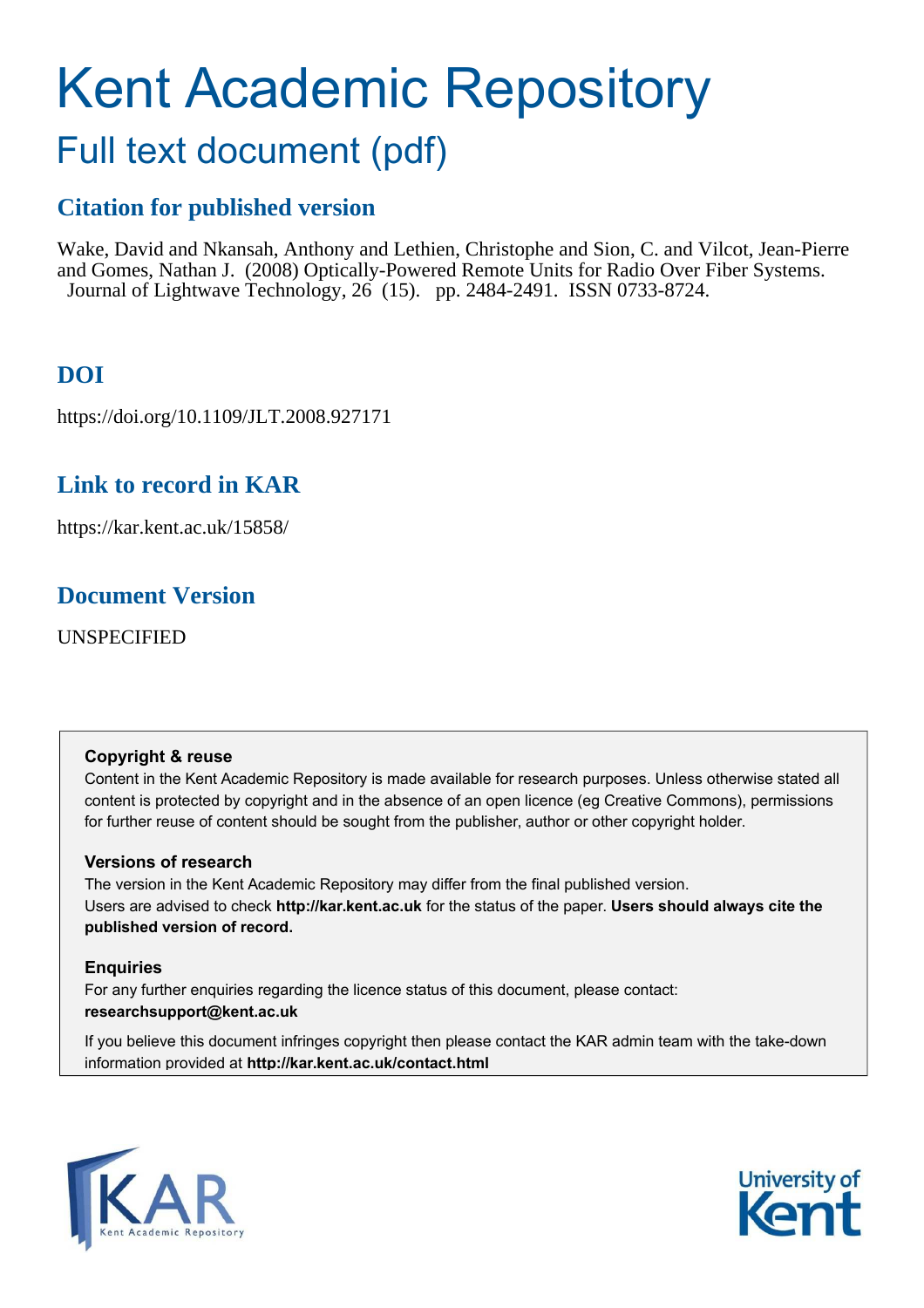# Optically-Powered Remote Units for Radio over Fiber Systems

David Wake, *Member, IEEE*, Anthony Nkansah, Nathan J. Gomes, *Senior Member, IEEE*, Christophe Lethien, Cathy Sion and Jean-Pierre Vilcot

*Abstract***— Optically-powered radio over fiber remote units have been designed and constructed for distributed antenna system applications using separate fibers for power and signal transmission. The feasibility of this approach has been investigated through a series of transmission measurements, based on the IEEE 802.11g wireless local area networking standard at a frequency of 2.5 GHz using 64QAM OFDM**  These measurements show that high **quality multi-level signal transmission is possible with modest levels of optical power at the central unit. For example, an EVM of around 3 % has been achieved for an RF output power of 0 dBm using a central unit optical power of 250 mW over a link length of 300 m.**

*Index Terms***—Distributed antenna systems, power over fiber, radio over fiber, wireless local area networks.** 

#### I. INTRODUCTION

Optical powering of remote electronic equipment, also known as power over fiber, is a technique that uses a high power laser at a central location, a photovoltaic converter at a remote location and an optical fiber linking the two sites as a transmission medium for the optical power. Power over fiber provides excellent electrical isolation, is impervious to RF and magnetic fields, is interference-free and is safe in applications where sparking may be dangerous. This technique can be used for applications that require a relatively low level of electrical power and where the provision of a conventional electrical power supply is either impractical, expensive or hazardous. It is used, for example, for data transmission links in high voltage environments in electricity sub-stations.

Power over fiber has also been considered for powering telecommunications equipment in fiber in the loop installations [1]. The main conclusion from this work was that optical powering was not economically viable for fiber in the loop at that time, partly because the high power lasers were expensive and partly because the power consumption of the remote equipment was relatively high. However the recent commercial availability of photovoltaic converters designed for fiber input and the reductions in the cost per Watt of high power lasers means that this technique may now be more attractive.

Radio over fiber is an analog optical transmission technology in which radio signals are delivered to remote locations from a central unit containing wireless access points or radio base stations. The advantages of radio over fiber are compelling; remote units are greatly simplified since most of the expensive, heavy and power consuming equipment is now located centrally and centralization of the wireless access points or radio base stations means that fewer radio resources are required to provide a given level of service. These advantages give network operators significant capital and operational cost savings and are the reasons why radio over fiber has been used extensively in distributed antenna systems around the world, especially for in-building applications [2, 3].

In-building distributed antenna systems require relatively low power consumption at their remote units, which means that it may be viable to power them optically [4]. The purpose of this paper is to investigate the feasibility of using power over fiber for this application more fully than was achieved in [4], using a greater range of transmission measurements including OFDM modulation. Section II describes the design options for optically-powered radio over fiber transmission links and Section III describes an experimental remote unit constructed from one of these designs. Section IV gives the results of the transmission measurements which were conducted in order to verify that the performance of the radio over fiber link was acceptable for the intended application. Finally, conclusions from this work are presented in Section V.

#### II. DESIGN OF REMOTE UNITS

#### *A. Radio over Fiber Link Parameters*

The design of the optically-powered remote units in this work is based on the wireless local area networking standard IEEE 802.11g [5], which operates in the 2.4 GHz band with raw data rates up to 54 Mb/s using 64-level quadrature

Manuscript received January 31, 2008. This work was partially supported by the European Union projects "EXTRACTT" (ERDF funded) and "ISIS" (IST 6 th Framework Programme).

D. Wake, A. Nkansah and N. J. Gomes are with the Broadband and Wireless Communications Group, Department of Electronics, University of Kent, Canterbury, CT2 7NT, UK ( e-mail: d.wake@kent.ac.uk).

C. Lethien, C. Sion and J-P. Vilcot are with the Institut d'Electronique, de Microélectronique et de Nanotechnologie (IEMN), UMR CNRS 8520, Université des Sciences et Technologies de Lille, 59652 Villeneuve d'Ascq, France, and also with the Research Federation IRCICA, 59652 Villeneuve d'Ascq, France (e-mail: jean-pierre.vilcot@iemn.univ-lille1.fr).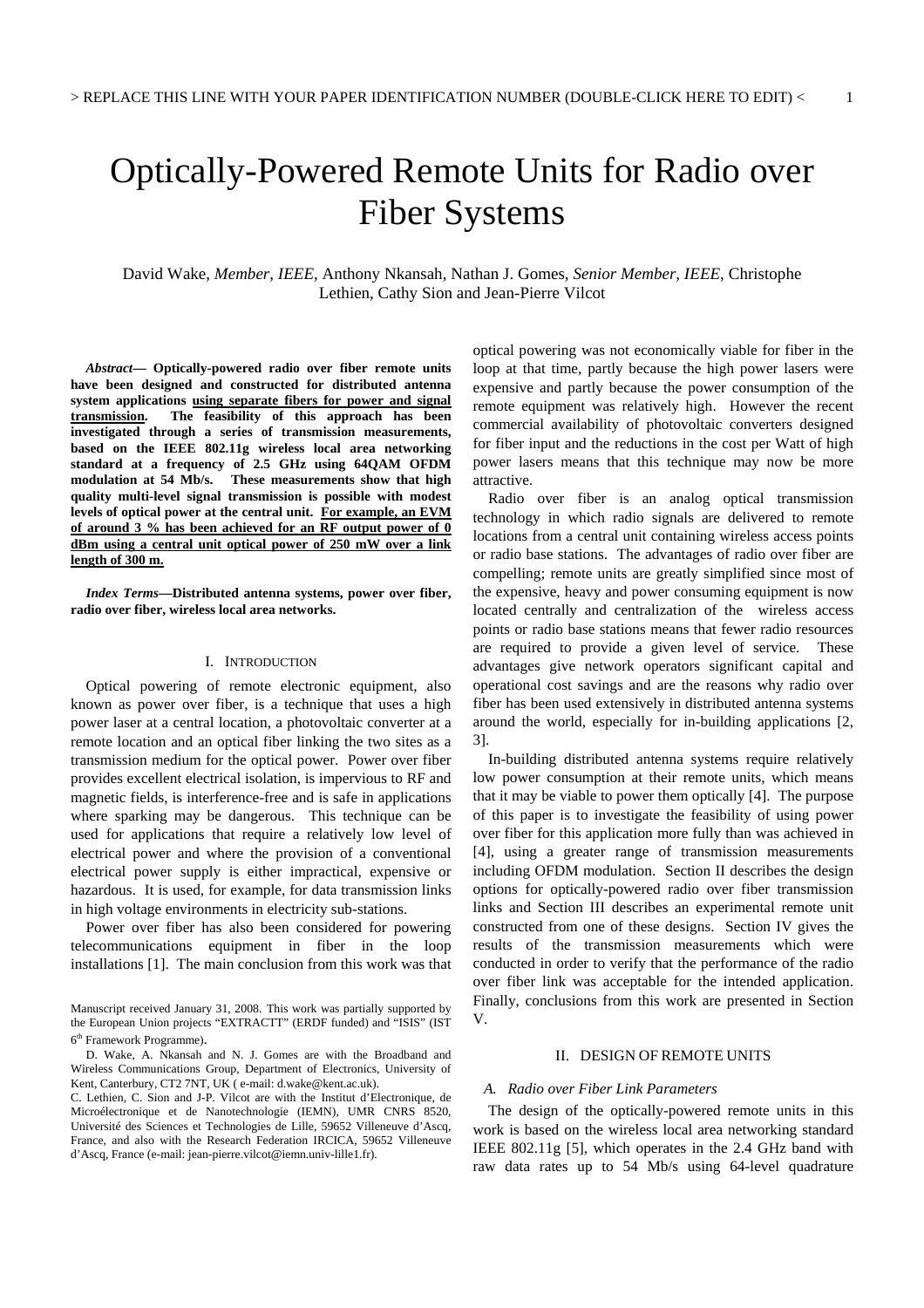amplitude modulation (64-QAM). The designs described here are based on this transmission rate and modulation format, and it is assumed that a minimum carrier to noise ratio of 24 dB is required for good quality signal transmission. The standard specifies other important design parameters, such as the maximum power level that the receive antenna must be able to accommodate (-20 dBm) and the maximum spurious emissions from the transmit antenna (-30 dBm in a 1 MHz bandwidth). These parameters determine the maximum and minimum signal and noise power levels that must be supported or generated by the radio over fiber links.

Fig. 1 shows the generic design of a bidirectional radio over fiber link. The remote unit contains a laser, a photodiode and amplifier chains for the downlink (transmission direction from central unit to remote unit) and uplink (transmission direction from remote unit to central unit). The performance of a radio over fiber link depends on the efficiency, noise and linearity of the laser and photodiode as well as the gain, noise and linearity of the RF amplifiers. High performance radio over fiber links will require relatively high electrical power consumption because their components need to be operated at elevated bias levels while maintaining adequate linearity. There is therefore a trade-off between power consumption and performance (radio range) that must be considered when designing optically-powered remote units.

#### *B. Radio over Fiber Link Types*

Three link types are considered for this work, classified as short, medium and long range. For each link type, the laser type, fiber type and amplifier gain must be optimized for performance and power consumption. The design assumptions for each link type are summarized in Table I. The short range link uses a vertical cavity surface emitting laser (VCSEL), which has low power consumption but relatively poor performance (high noise and low maximum RF input power). The medium range link uses a Fabry-Perot laser (FP), which has medium power consumption and medium performance. The long range link uses a distributed feedback laser (DFB), which has relatively high power consumption but has low noise and high maximum RF input power.

The relative intensity noise values given in Table I were based on typical data sheet values. The maximum RF input power was calculated from the maximum acceptable optical modulation depth (in this case 0.4, based on previous measurements) and bias current above threshold (9, 25 and 35 mA for VCSEL, FP and DFB lasers respectively). The short range link type uses 300 m of OM3 multimode fiber (MMF) which has been optimized for high bandwidth using VCSEL sources and typically has a bandwidth-distance product of 2 GHz.km. The medium and long range links use 1 km of single mode fiber (SMF).

#### *C. Radio over Fiber Link Design Results*

The link design process starts with the uplink, which is the direction that normally determines the maximum radio range for a balanced link. The uplink amplifier gain is set by the difference (in dB) between the maximum RF input power to the laser and the maximum power level that the receive antenna must be able to handle in the IEEE 802.11g standard. For example, in the short range link, this is 16 dB (-4 dBm - - 20 dBm). The uplink radio range can be calculated from the gain and noise of the optical link, the receiver sensitivity of the access point (-75 dBm), the required carrier to noise ratio (24 dB), the transmit power of the mobile device (15 dBm) and the path loss over the air interface. The propagation model used in this work was the linear path loss method developed by Keenan and Motley for radio propagation within buildings using an attenuation coefficient of 0.47 [6].

 The downlink radio range was set to the same value as the uplink radio range because we assumed a balanced link. The downlink transmit power to achieve this radio range was then calculated from the mobile receiver sensitivity and the path loss. The downlink amplifier gain was then calculated by a simple power cascade analysis. A check on the transmitted noise power was then made to make sure that the spurious emissions requirement specified in the standard was not violated. Results of this analysis are given in Table II.

#### *D. Amplifier Design*

Table 2 provides values for the amplifier gains and output powers required for the three link types. The downlink power amplifiers must be designed to provide sufficient output power with acceptable distortion and spurious emissions. Typically, the 1 dB saturation power (P1dB) of a power amplifier must be at least 6 dB higher than its maximum output power for 64-QAM OFDM modulation to achieve an EVM of less than 3 % [7]. This means that downlink power amplifiers having P1dB of  $+2$ ,  $+10$  and  $+18$  dBm must be used for the short, medium and long range link types respectively.

The amplifier parameters used in the remote unit designs were taken from the Avago Technologies ATF-551M4 transistor datasheet [8], apart from those for the downlink power amplifier for the long range link, which were taken from the Avago Technologies ATF-54143 transistor datasheet [9]. Both of these devices are low noise enhancement mode pseudomorphic HEMTs with a frequency range of up to 6 GHz. Minimum power consumption was ensured for each link type by designing the amplifiers with minimum bias conditions to give the required P1dB power. From the ATF-551M4 transistor datasheet, a P1dB of +12 dBm can be achieved with a bias voltage of 2.2 V and a current of 10 mA (22 mW power consumption). This bias point was used for all amplifiers apart from the downlink power amplifier for the long range link, which was designed to operate at a bias voltage of 3.3 V and a current of 20 mA (66 mW power consumption). This bias point gives a P1dB of more than  $+18$ dBm according to the ATF-54143 datasheet. It should be noted that the current values given here are quiescent levels and that actual current will be much higher when P1dB is reached. However, the maximum input RF power is limited to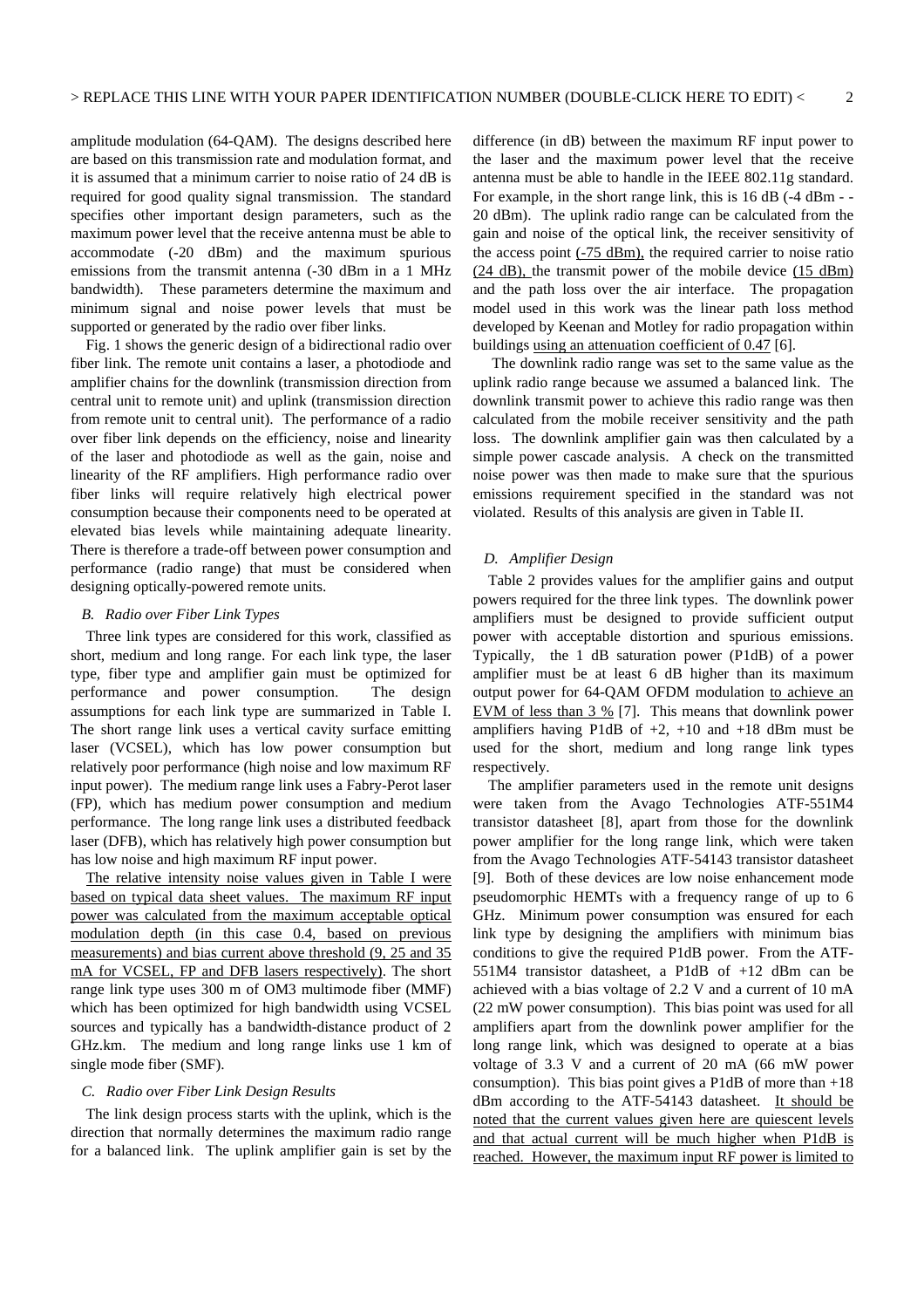#### 6 dB below P1dB in this analysis, therefore the actual current will be very close to quiescent levels.

All amplifiers have a gain of approximately 16 dB at 2.5 GHz. Therefore the short range remote unit requires a total of three amplifiers, one for the uplink and two for the downlink, to achieve the required gains. The medium and long range remote units use four amplifiers each, two for the uplink and two for the downlink. Attenuators were inserted between amplifiers when the required gain was less than 32 dB.

#### *E. Radio over Fiber System Design*

The layout of the power over fiber system is shown in Fig. 2. Although higher optical power levels can be generated and transmitted if lasers with broad stripe widths and fibers with large core diameters are used, a compromise was made in this design so that standard data communications OM1 fiber could be used. This has a core diameter of 62.5 µm. Most high power lasers with output powers in excess of 1W have stripe widths of at least 100  $\mu$ m, but the design of this system was based on a high brightness laser from JDSU, which has an output power of up to 2W into 60 µm core diameter fiber at a wavelength of 830 nm [10]. The photovoltaic converter used in this design was the PPC-4E from JDSU, which is optimized for this wavelength and is compatible with  $62.5 \mu m$  core diameter fiber [11]. This device provides an output voltage of up to 4 V and an efficiency of around 50 %. The attenuation of OM1 fiber at the design wavelength of 830 nm is around 2.5 dB/km.

The output of the photovoltaic converter is regulated to  $+3.3$  V and then converted to  $+2.2$  V for the amplifiers (apart from the downlink power amplifier for the long range link, which operates directly from the  $+3.3$  V output from the regulator). The output of the voltage regulator is also doubled and inverted to give -6.6 V for the photodiode. Finally, the output of the regulator feeds a current source circuit to provide a current supply of 10 – 45 mA for the laser.

#### *F. Optical Power Requirements*

The power consumption of each of the remote unit types is shown in Table 3. For example, the short range unit contains a VCSEL  $(2.2 \text{ V}, 10 \text{ mA})$  a photodiode  $(-6.6 \text{ V}, 1.5 \text{ mA})$  and three amplifiers (2.2 V, 10 mA each), which gives a combined power consumption of 98 mW. The remote power supply is assumed to have an efficiency of 95% based on the datasheets of the regulator, converter, current source and inverter/doubler circuits. The electrical power required at the output of the photovoltaic converter can be calculated from this efficiency figure and the results are also shown in Table 3. For example, the electrical power required for the short range link is 103 mW. If the photovoltaic converter has an efficiency of 50 %, then the optical power required at the short range remote unit is 206 mW. This and the corresponding powers for the other links are also shown in Table 3. The optical power required at the central unit can be calculated from the attenuation and length of the power fiber. These values are also given in Table 3 for the three link types. For example, the short range link requires a central optical power of 245 mW. Since the high power laser has an output power of up to 2 W, this means that around eight short range remote units can be powered from a single laser in this instance. Fig. 3 shows how the required optical power at the central unit varies as a function of fiber length and link type.

#### III. EXPERIMENTAL REMOTE UNIT

#### *A. Remote Unit Layout and Power Consumption*

An optically-powered remote unit was constructed based on the short range design variant described in Section II, in order to verify the performance and power consumption calculations. The experimental remote unit was designed to operate at 2.5 GHz and the layout is shown in Fig. 4. The laser is a ULM Photonics multimode VCSEL which operates at a wavelength of 850 nm. This device has a bandwidth of 3 GHz, a fiber-coupled efficiency of 0.4 W/A and a relative intensity noise of -145 dB/Hz at a bias current of 10 mA. The photodiode is an Appointech GaAs PIN device with an efficiency of 0.4 A/W. The bias tees were Minicircuits ZFBT-6G models with a frequency response up to 6 GHz. The amplifiers were all constructed using Avago Technologies ATF-55143 transistors, which are very similar to the ATF-551M4 discussed in the design section, but have a surface mount package which was more convenient to use. The amplifiers were designed to operate at 2.2 V and a frequency of 2.5GHz. They had an operating current of 9 mA, a gain of 15 dB and a P1dB of +7 dBm. A 3 dB attenuator was placed between the two downlink amplifiers to provide an overall gain of 27 dB.

 The VCSEL was powered directly from the 2.2 V output of the voltage converter, rather than from the current source, to conserve power. This bias method provided stable performance within the scope of the measurements undertaken here. The combined power consumption of the laser, photodiode and amplifiers in the remote unit was 92 mW. The VCSEL consumed 22 mW (2.2 V, 10 mA), the photodiode consumed 10 mW (-6.6 V, 1.5 mA) and each of the three amplifiers consumed 20 mW (2.2 V, 9 mA). The efficiency of the power supply circuits (regulator, doubler/inverter and step-down converter) was 82%, which was mainly due to the choice of voltage regulator. Higher power supply efficiency can be obtained in future versions simply by choosing a regulated voltage closer to the output voltage of the photovoltaic converter (4 V in this case). An electrical power of 112 mW was required from the photovoltaic converter (4 V, 28 mA) to supply the remote unit components. The photovoltaic converter had an efficiency of 0.14 mA/mW and therefore required an input optical power of 200 mW.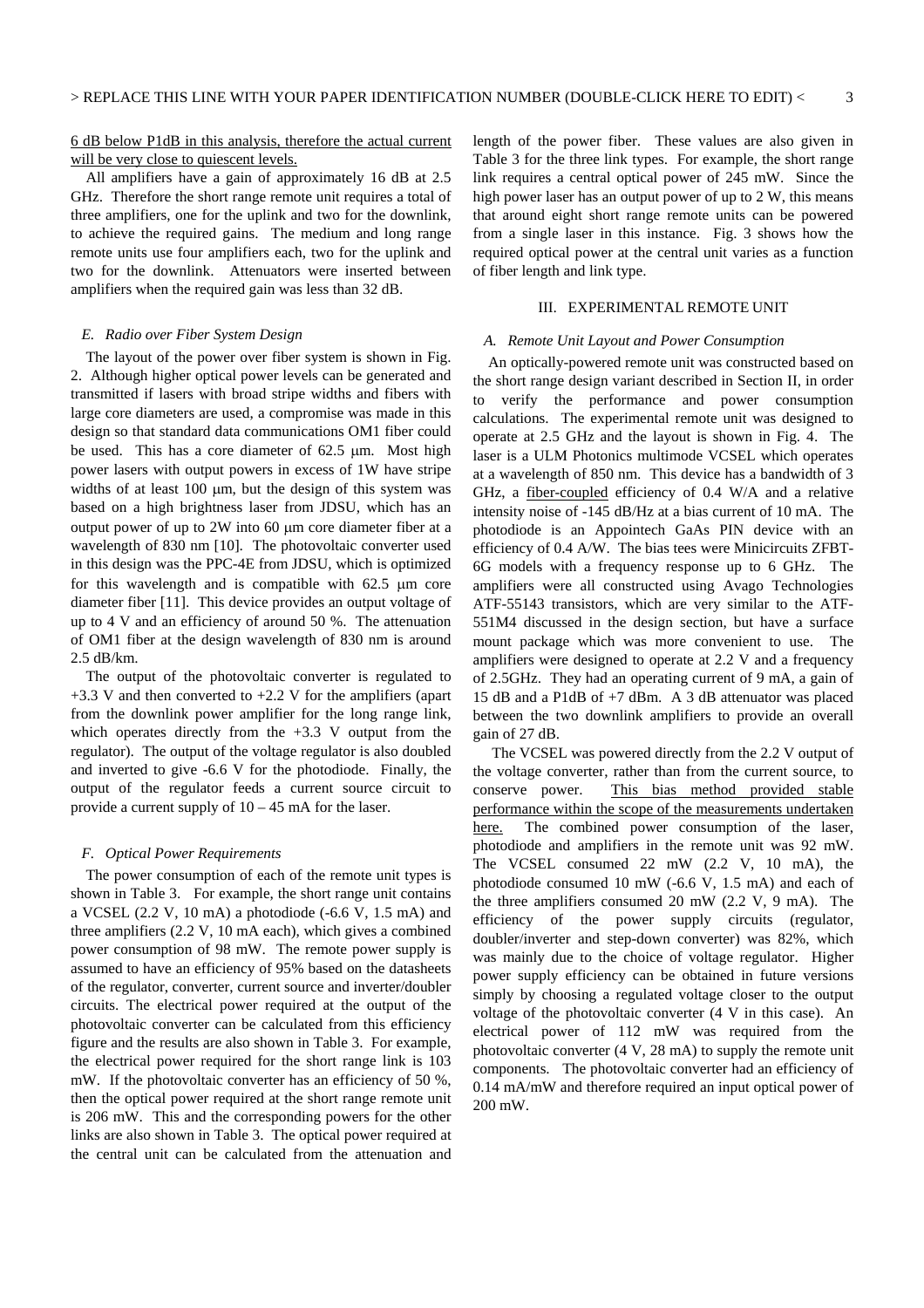#### *B. Experimental System Configurations*

All measurements on the remote unit were performed using the optical power supply. The high power laser was from JDSU, had a maximum output power of  $2 \text{ W}$  into a 62.5  $\mu$ m core diameter fiber and a wavelength of 834 nm. The power transmission fiber had a core diameter of 62.5 µm, a length of 300 m and an optical loss of 1 dB. The output of the high power laser was adjusted to 250mW to provide sufficient power to the remote unit.

Dynamic range, error vector magnitude (EVM) and spectrum mask measurements were performed using a loopback configuration in which a 300 m OM3 multimode fiber reel was connected between laser and photodiode. This fiber had a core diameter of 50  $\mu$ m, an optical loss of 1 dB and a relative response of -0.5 dB at 2.5 GHz. The loop-back optical link (without amplifiers) consisting of the laser and photodiode from the remote unit and the 300 m OM3 fiber reel had a gain (G) of -25 dB and an output noise  $(N_{out})$  of -154 dBm/Hz at a frequency of 2.5 GHz. Two-tone measurements at this frequency were performed which gave an input third-order intercept point (IIP3) of +11 dBm. The spur-free dynamic range (SFDR) was calculated from the relation SFDR =  $2/3$  (IIP3 – G – N<sub>out</sub>) to be 93.3 dB.Hz <sup>2/3</sup>.

EVM measurements were performed for both uplink and downlink directions. For the downlink measurements, the uplink amplifier was removed from the signal path such that the configuration consisted of laser, fiber, photodiode and post-amplifier. For the uplink measurements, the downlink amplifier was removed from the signal path such that the configuration consisted of pre-amplifier, laser, fiber and photodiode. All amplifiers, whether in the signal path or not, were connected to the power supply. The downlink configuration had an overall gain of  $+2$  dB and the uplink configuration had an overall gain of -10 dB. Measurements were also made on the optical link without any electrical amplifiers in the signal path. The signal generator and signal analyzer used for these measurements (and also the spectrum mask measurements) were the Agilent E4438C and the Agilent E8408A mainframe with 89605B module respectively.

Throughput measurements using an IEEE802.11g access point were performed using the system configuration shown in Fig. 5. The central unit laser and photodiode were the same types as those used in the remote unit and the fibers linking the central and remote units for the uplink and downlink was a duplex reel with 50 µm core diameter and a length of 300 m. The access point in the central unit was a Netgear WG102 model with a detachable antenna. The connection from this access point was split into uplink and downlink directions using a circulator and the downlink signal power was attenuated (by 20 dB) before being applied to the central unit laser. The antennas and remote unit components were fixed to the upper surface of a ceiling tile which was suspended a few centimeters from the ceiling in our laboratory. The central unit was located in another laboratory and care was taken that direct signals radiating from the access point or central unit did not interfere with the measurements. Throughput measurements were performed by transferring a large video file between the desktop and laptop PCs.

#### IV. TRANSMISSION MEASUREMENT RESULTS

#### *A. Error Vector Magnitude Measurements*

Error vector magnitude is an important metric for multilevel transmission systems. All measurements were made at a frequency of 2.5 GHz using 64-QAM modulation and a data rate of 54Mb/s. Measurements were made with and without orthogonal frequency division multiplexing (OFDM) modulation. This was not done in an effort to compare the two types of modulation, but because we had access to different measurement equipment at different times. Measurements made without OFDM used a root raised cosine filter with  $\alpha =$ 0.25; those made with OFDM used a Gaussian filter with  $\alpha =$ 0.5.

Figs 6 and 7 show the results of the EVM measurements without OFDM. Fig. 6 gives the EVM variation with output power for both the full downlink configuration and for the standalone downlink power amplifier. Fig. 7 gives the EVM variation with input power for the downlink configuration, for the uplink configuration (input power normalized for amplifier gain) and for the optical link without amplifiers. These figures show that EVM is low (less than 2 %) at the design power levels (input and output powers in the range -5 to 0 dBm) and that high EVM is caused simultaneously by two effects; too high an input power to the VCSEL (around +3 dBm for 3 % EVM) and too high an output power from the power amplifier (around  $+5$  dBm for 3 % EVM). These two effects occur at the same operating conditions, which is a result of the optimal design approach used in this work (laser and amplifier performance is only just good enough in order to conserve electrical power).

Figs 8, 9 and 10 show the results of the EVM measurements with OFDM. Fig. 8 gives the EVM variation with output power for both the full downlink configuration and for the standalone downlink power amplifier. Fig. 9 gives the EVM variation with input power for the downlink configuration, for the uplink configuration (input power normalized for amplifier gain) and for the optical link without amplifiers. Fig. 10 gives the EVM variation with input power for the optical link without amplifiers, both with and without the 300 m fiber reel. The first observation to make from these figures is that the EVM values for the downlink configuration are higher than those obtained without OFDM. EVM is around 3 % at the design conditions (input and output powers in the range -5 to 0 dBm) of the link compared to around 1.5 % without OFDM. A second observation is that high EVM is caused as a result of distortion in the VCSEL and in the power amplifier, as was the case in the previous measurements without OFDM, but at slightly lower power levels. An EVM of 5 % is now obtained for a VCSEL input power of only +1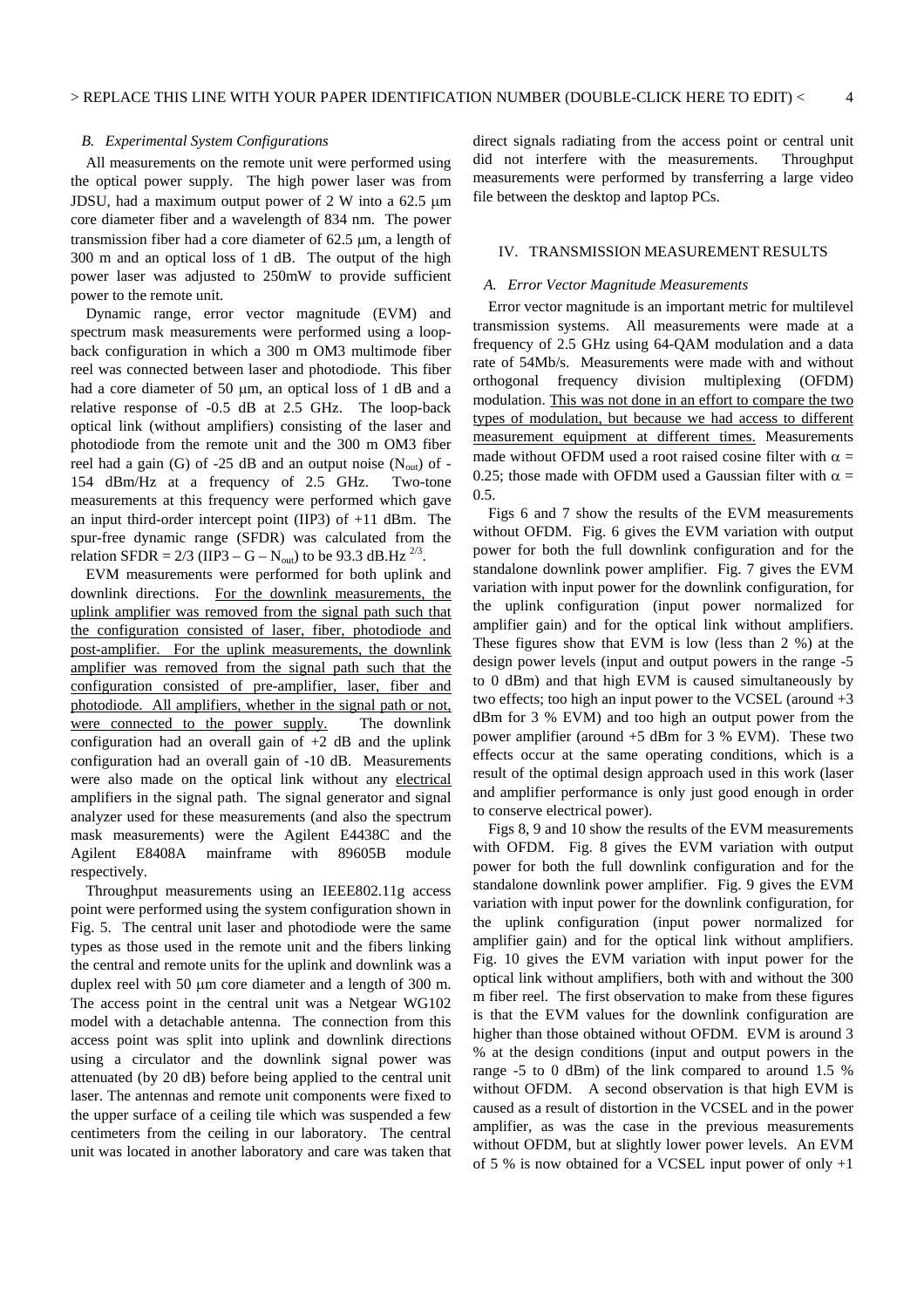dBm and a power amplifier output power of only  $+2$  dBm. These observations are to be expected because OFDM modulated signals have a very high peak to average power ratio and are therefore less tolerant of any transmission system nonlinearities [12].

A third observation, from Fig. 10, is that the 300 m fiber reel is causing additional EVM. This becomes more apparent at low input power levels; for example, at an input power of - 10 dBm, the optical link with fiber reel gives an EVM of around 3 % while the optical link without fiber reel (a 1 m patchcord replaces the fiber reel) gives an EVM of only 1.5 %. It is likely therefore that the fiber reel is introducing additional distortion to the transmission system. Distortion is known to occur as a result of the interaction of laser chirp and fiber dispersion [13]. Further investigation is required to fully resolve this issue but this is outside the scope of the present paper. However, in spite of this penalty, the EVM is well below the 5.6 % limit defined in the IEEE802.11g specification for 54 Mb/s transmission [5].

#### *B. Spectrum Mask Measurements*

Another important metric for radio systems is the spectrum mask. Compliance with the spectrum mask ensures that the emissions from a radio transmitter do not cause significant interference with other radio systems that are nearby. Figure 11 shows the output spectrum from the downlink configuration at an output power of +6 dBm. Note that at this level of output power the EVM of the link is extremely high and would therefore be unusable. Also shown on this figure is the spectrum mask for IEEE802.11g and it is clear that the output spectrum fits well within the mask. The output spectrum is therefore not a limiting factor in this design.

#### *C. Throughput Measurements*

Throughput measurements were also performed using an IEEE802.11g access point and a bidirectional radio over fiber system with a wireless path as described in the previous section. Throughput measurements as a function of antenna separation were taken for both uplink and downlink as a large video file was transferred backwards and forwards between desktop and laptop computers. Figure 12 shows the results of this measurement. For each measurement point, the laptop was moved along a line in the laboratory that gave the highest possible antenna separation. Throughput was measured at each location when the data transfer reached a steady state. Close observation of the transfer rate showed a greater variability as the separation increased, which is due to an increase in multipath effects within the cluttered environment of the laboratory. However, the results shown in the figure give the maximum steady-state transfer rate in order to avoid arbitrary effects from the particular shape and clutter of the laboratory. It can be observed that the radio range of the system is much greater than the size of the laboratory. Measurements were also performed where the optical links

were replaced by a relatively short coaxial cable, using attenuators to ensure that the transmitted power level was equivalent to that of the radio over fiber system. Throughput levels were the same, so it is clear that the optical links do not have a negative effect on throughput.

#### V. CONCLUSION

Optically-powered radio over fiber remote units have been designed and constructed for distributed antenna system applications. The feasibility of this approach has been investigated through a series of transmission measurements, based on the IEEE 802.11g wireless local area networking standard at a frequency of 2.5 GHz using 64QAM OFDM modulation at 54 Mb/s. These measurements (error vector magnitude, spectrum mask and throughput) show that high quality multi-level signal transmission is possible with modest levels of optical power at the central unit. For example, an EVM of around 3 % has been achieved for an RF output power of 0 dBm, using a central unit optical power of 250 mW over a link length of 300 m. This means that up to eight low range remote units can be powered from a single 2 W laser. This type of laser is commercially available at reasonable cost. The combination of power over fibre and radio over fiber techniques is therefore likely to be economically viable for many distributed antenna applications.

#### ACKNOWLEDGMENT

The authors thank Robert Davis and Jonathan Ward for their help in constructing the amplifiers, Peter Callaghan for his work on component packaging and antennas, Philip Assimakopoulos for the SFDR measurements and Matthieu Martin for his help with the throughput measurements.

#### **REFERENCES**

- [1] T.C. Banwell, R.C. Estes, L.A. Reith, P.W. Shumate, and E.M. Vogel, "Powering the fiber loop optically – a cost analysis," *IEEE J. Lightwave Tech*., vol. 11, pp. 481-494, Mar. 1993.
- [2] A. Arredondo, D.M. Cutrer, J.B Georges, and K.Y. Lau, "Techniques for improving in-building radio coverage using fiber-fed distributed antenna networks", *IEEE Vehicular Technology Conference*, vol.3, pp. 1540-1543, May 1996.
- [3] D. Wake, M. Webster, G. Wimpenny, K. Beacham and L. Crawford, "Radio over fiber for mobile communications," *IEEE International Topical Meeting on Microwave Photonics*, pp. 157-160, 2004.
- [4] D. Wake, A. Nkansah and N.J. Gomes, "Optical Powering of Remote Units for Radio over Fiber Links", *IEEE International Topical Meeting on Microwave Photonics*, pp. 29-32, Oct. 2007.
- [5] IEEE Std 802.11g 2003.
- [6] J. M. Keenan and A. J. Motley, "Radio coverage in buildings", *British Telecom Technology Journal*, vol. 8, pp. 19-24, Jan. 1990.
- [7] Avago Technologies Technical Datasheet, MGA-412P8,
- www.avagotech.com, 2006.<br>Avago Technologies [8] Avago Technologies Technical Datasheet, ATF-551M4, www.avagotech.com, 2005.
- [9] Avago Technologies Technical Datasheet, ATF-54143, www.avagotech.com, 2003.
- [10] JSDU Commercial Lasers Datasheet, 2486-L3 series, www.jdsu.com, 2007.
- [11] JSDU Photonic Power Datasheet, PPC-4E, www.jdsu.com, 2005.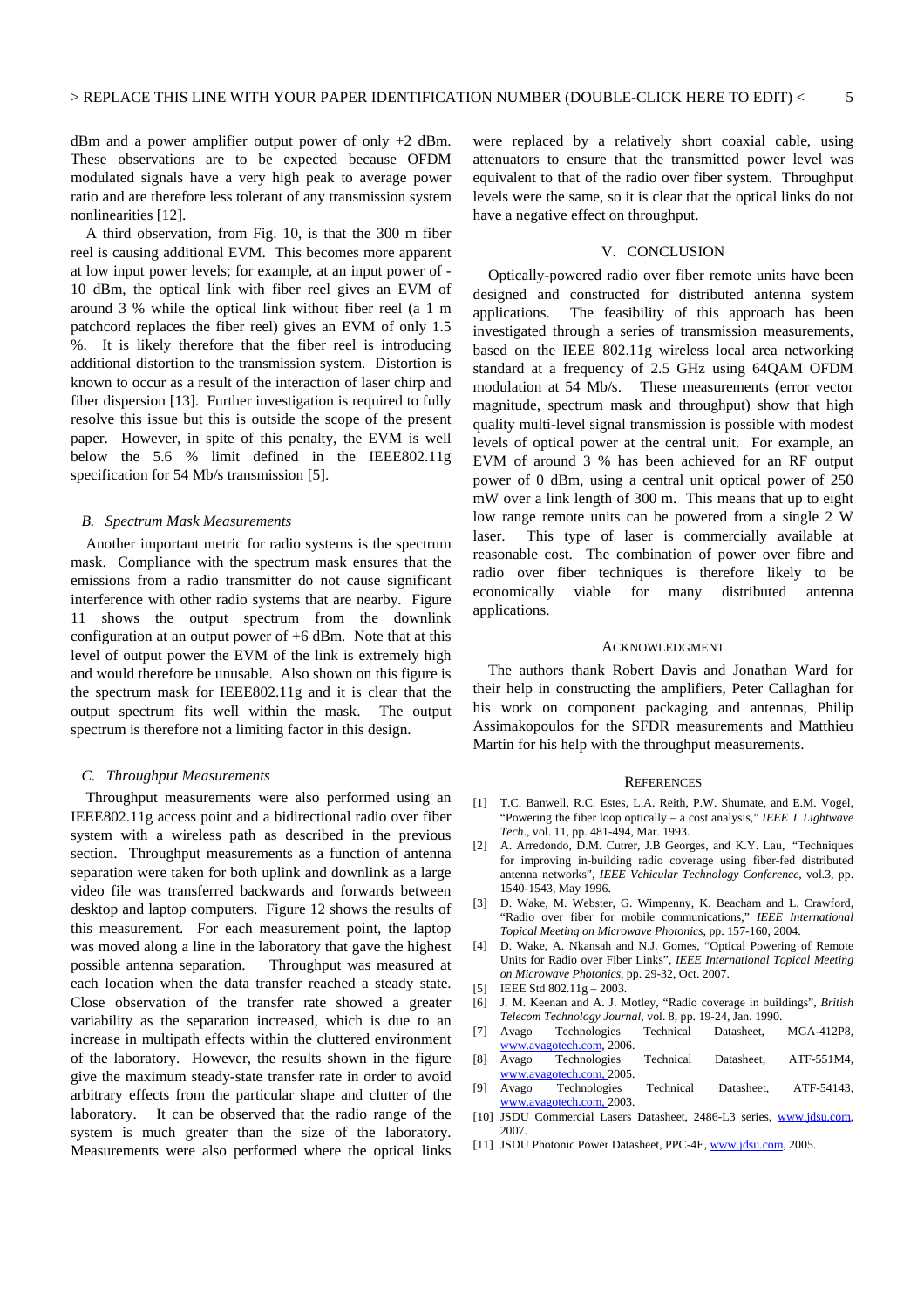- [12] D. Chanda, A. Sesay, and B. Davies, "Performance of clipped OFDM signal in fiber", *Canadian Conference on Electrical and Computer Engineering*, vol.4, pp.2401-2404, May 2004.
- [13] C.S. Oh and W. Gu, "Fiber induced distortion in a subcarrier multiplexed lightwave system", *IEEE J. Selected Areas in Communications*, vol.8, pp.1296-1303, Sep. 1990.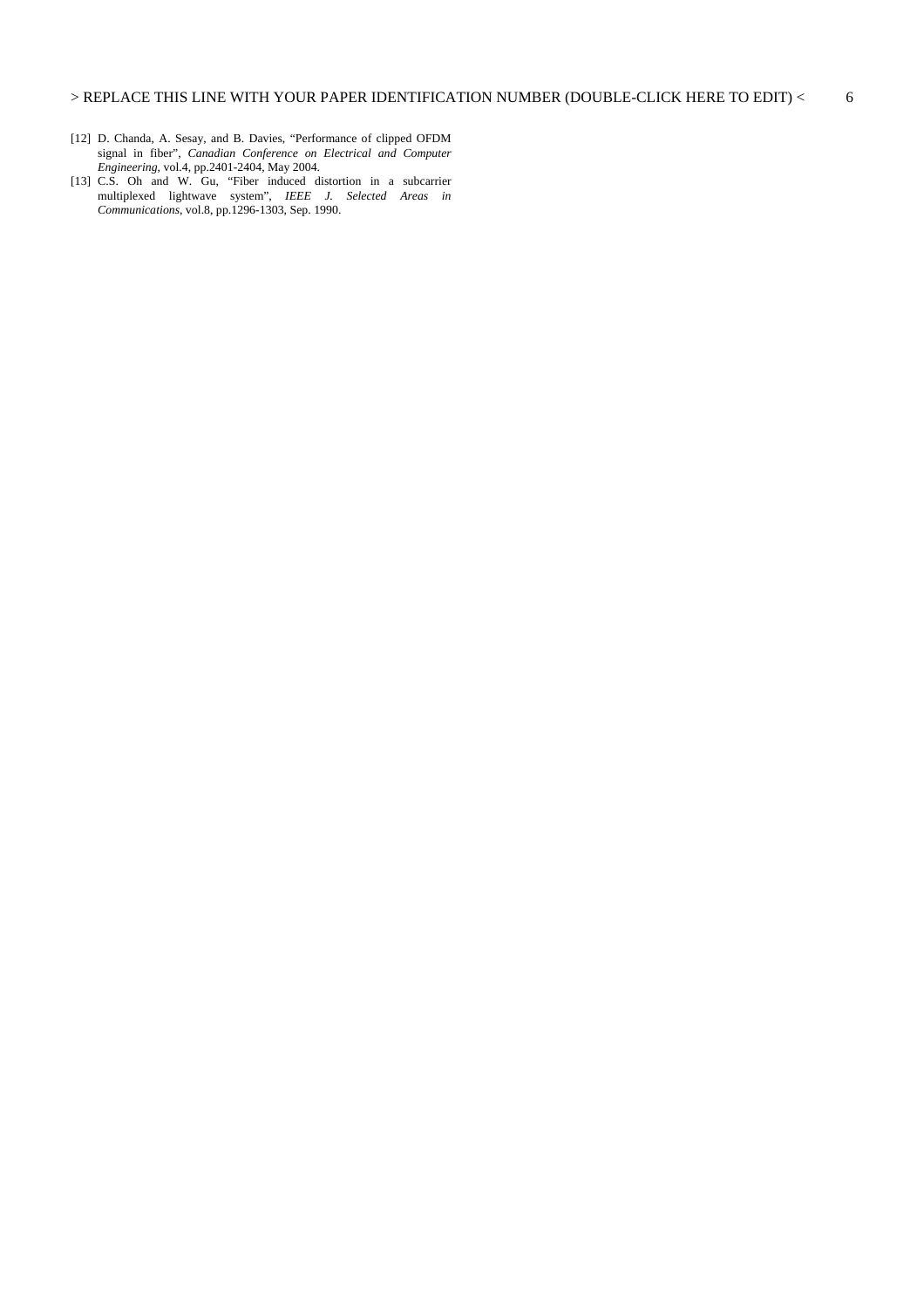**David Wake** (M'02) received the B.Sc. degree in applied physics from the University of Wales, Cardiff, U.K., in 1979, and the Ph.D. degree from the University of Surrey, Surrey, U.K., in 1987. He is currently a Senior Research Fellow with the University of Kent, Canterbury, U.K.

From May 2003 to February 2005, he was Director of Research and Development and Chief Scientist with Microwave Photonics Inc., a startup company based in Los Angeles, CA, which was formed to develop a product set for the mobile communications industry based on novel radio-over-fiber technology. In 2002, he cofounded Zinwave Ltd., a startup company aimed at exploiting innovative radio-over-fiber technology for the mobile communications industry. He has been involved in the radio-over-fiber research topic for approximately 17 years, initially with BT Laboratories, where he was the Program Manager for the microwave photonics research domain and then with University College London as a Senior Research Fellow.



**Anthony Nkansah** received the B.Eng. (with honors) degree in electronic engineering, the M.Sc. degree in broadband and mobile communication networks and Ph.D degree in electronic engineering from the University of Kent, Canterbury, U.K., in 2000, 2001 and 2007, respectively. His research interests include low-cost microwave and millimeter-wave radioover-fiber networks and their deployment within premises.



**Nathan J. Gomes** (M'92 - SM'06) received the BSc degree from the University of Sussex, UK, in 1984 and the PhD degree from University College London in 1988, both in electronic engineering.

From 1988 to 1989 he held a Royal Society European Exchange Fellowship at ENST, Paris. Since late 1989, he has been a Lecturer, and since 1999, a Senior Lecturer, in the Electronics department at the University of Kent. His present research interests include radio over fiber systems and networks, the photonic generation and transport of millimeter-wave signals, and photoreceivers for such applications.



**Christophe Lethien** was born in France, on May 3, 1978. He obtained a B.Sc degree in Physics at the University of Lens (France) in 2000. He received the M.Sc degree in Microwave and Microelectronics at the University of Sciences and Technologies (USTL) from Lille (France) in 2001 and its PhD degree in Optoelectronics in October 2004 at the USTL. From November 2004 to June 2007, he was a civil researcher at the *Royal Military Academy* from Brussels (Belgium) in the **C**ommunication **I**nformation **S**ystems and **S**ensors department (CISS) and he works on polymer based fibre optic link. Now, he is an associate professor at *the « Institut d'Electronique, de Microelectronique et de Nanotechnologie »* IEMN (UMR CNRS 8520, USTL, Avenue Poincaré, BP 60069, 59652 Villeneuve d'Ascq - France) and in the Research Federation *« Institut de Recherche sur les Composants logiciels et matériels pour l'Information et la Communication Avancée »* IRCICA (FR 3024, Parc Scientifique de La Haute Borne, 50 avenue Haley, 59652 Villeneuve d'Ascq - France). He works on wireless sensors networks and optical fibre based wired networks.



**Cathy Sion** was born in Lille, France in 1972. She received the Ph.D. degree in Electronics from the "Universite des Sciences et Technologies de Lille", Villeneuve d'Ascq, France in 1999. Her Ph.D. research deals with the study of the temperature sensitivity of aluminous-phosphorous multi-quantum well laser structure on InP substrate.

 Since 1999, she is Assistant Professor at Ecole Centrale Lille (engineering school). Her research activities are with the Optoelectronic research group in the "Institut d'Electronique, de Microélectronique et de Nanotechnologie (IEMN)" in Villeneuve d'Ascq. Her main research topics concern microwave and photonics components characterization and radio over fiber systems.



**Jean-Pierre Vilcot** was born in Lens, France in 1958. He received the Ph.D. degree in Electronics from the "Universite des Sciences et Technologies de Lille", Villeneuve d'Ascq, France in 1984. His Ph.D. research focused on the design, fabrication and characterization of GaAs integrated photoreceivers.

 From 1984 to 1986, he worked as a microwave engineer in a private company. His job was mainly dealing with the design and fabrication of Xband terrestrial and satellite transceivers. In 1986, he joined the "Centre National de la Recherche Scientifique (CNRS)" and since that time he is appointed to "Institut d'Electronique, de Microélectronique et de Nanotechnologie (IEMN)" in Villeneuve d'Ascq where he is working within the Optoelectronic research group. Since 2001, he is CNRS Research Professor: his main research activities deal with microwave-photonics systems and nanophotonics.

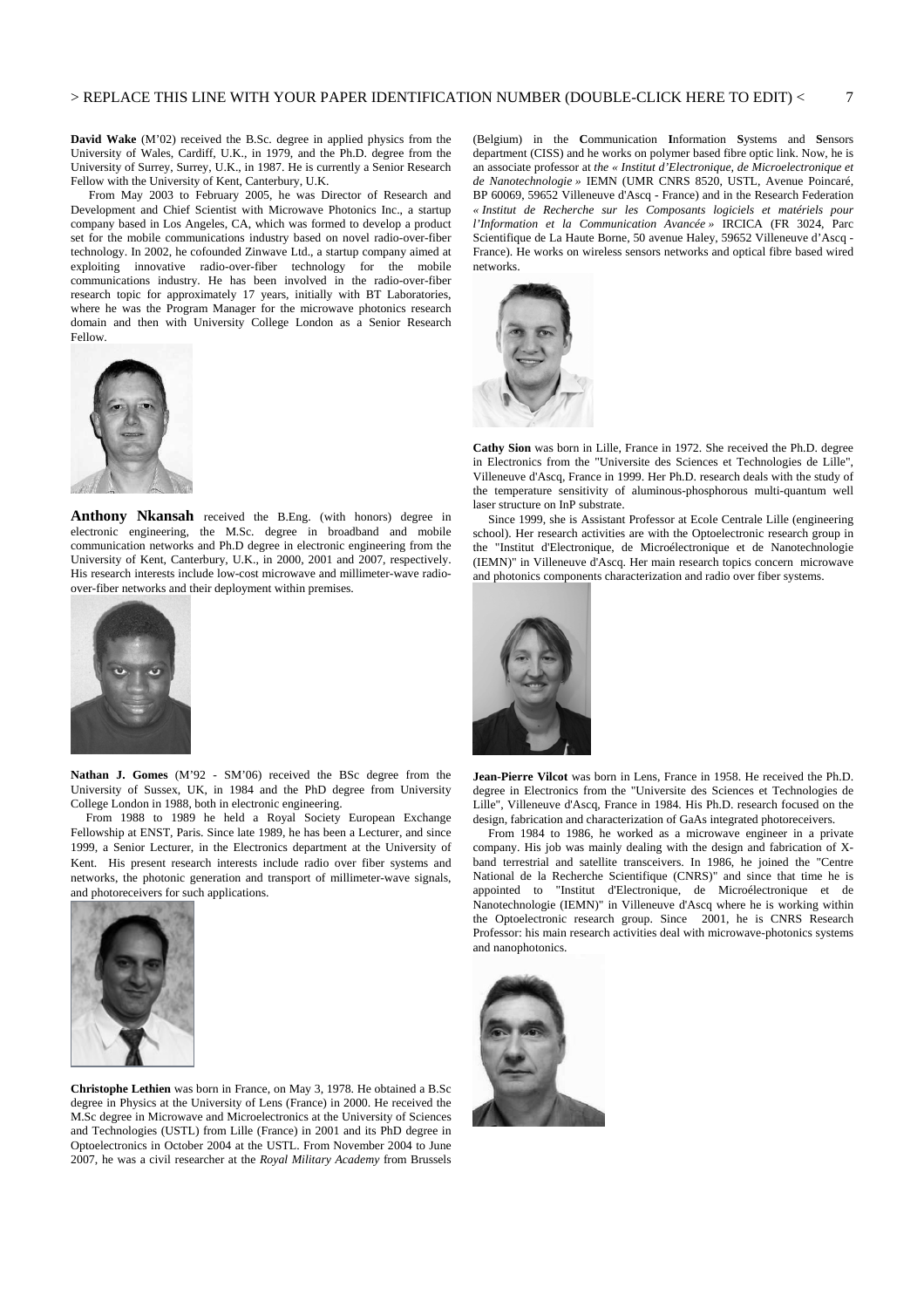#### FIGURES



#### Fig. 1 Generic layout of a radio over fiber link.



Fig. 2 Layout of power over fiber system.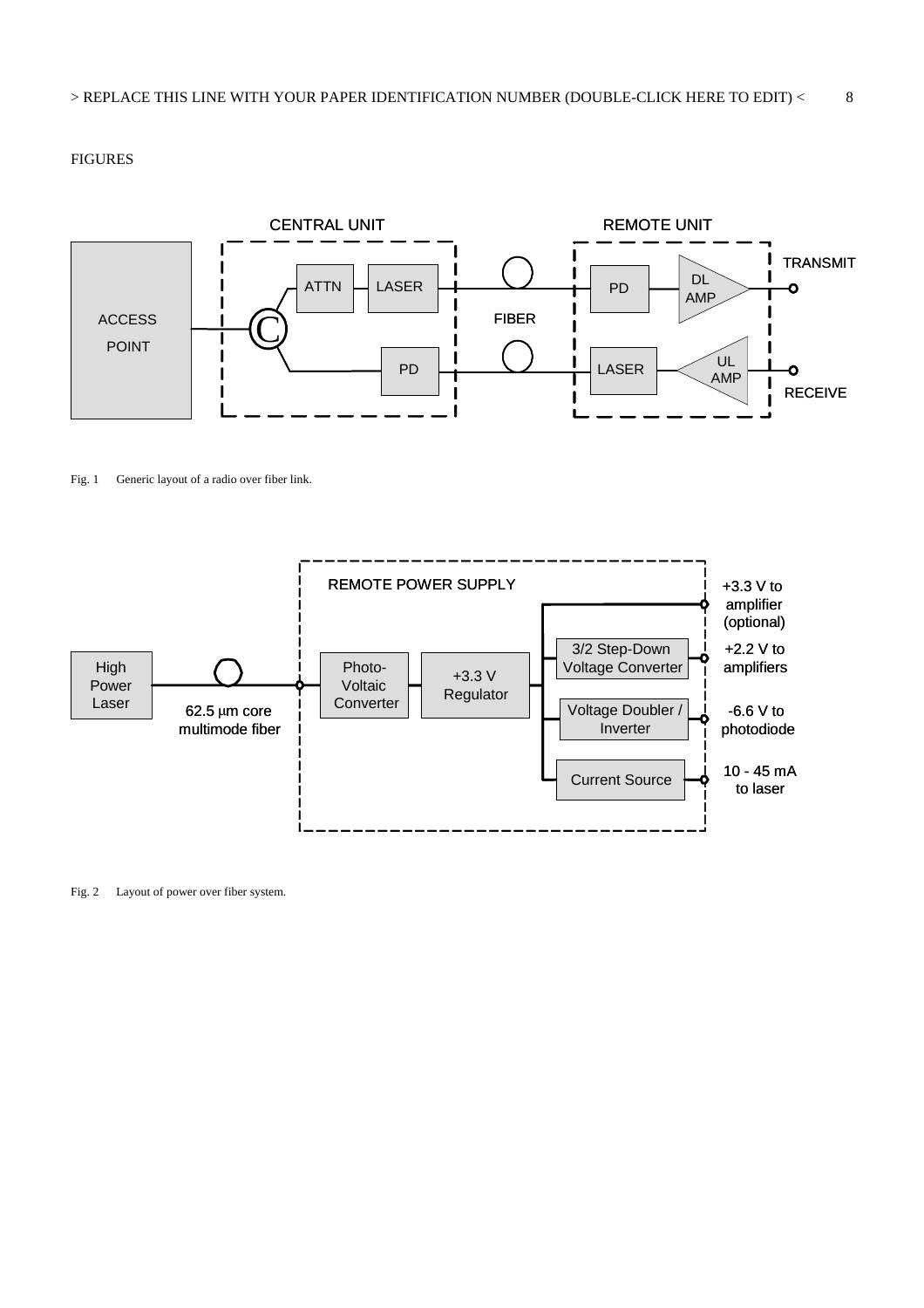

Fig. 3 Required optical power at the central unit as a function of fiber length and link type.



Fig. 4 Layout of experimental remote unit.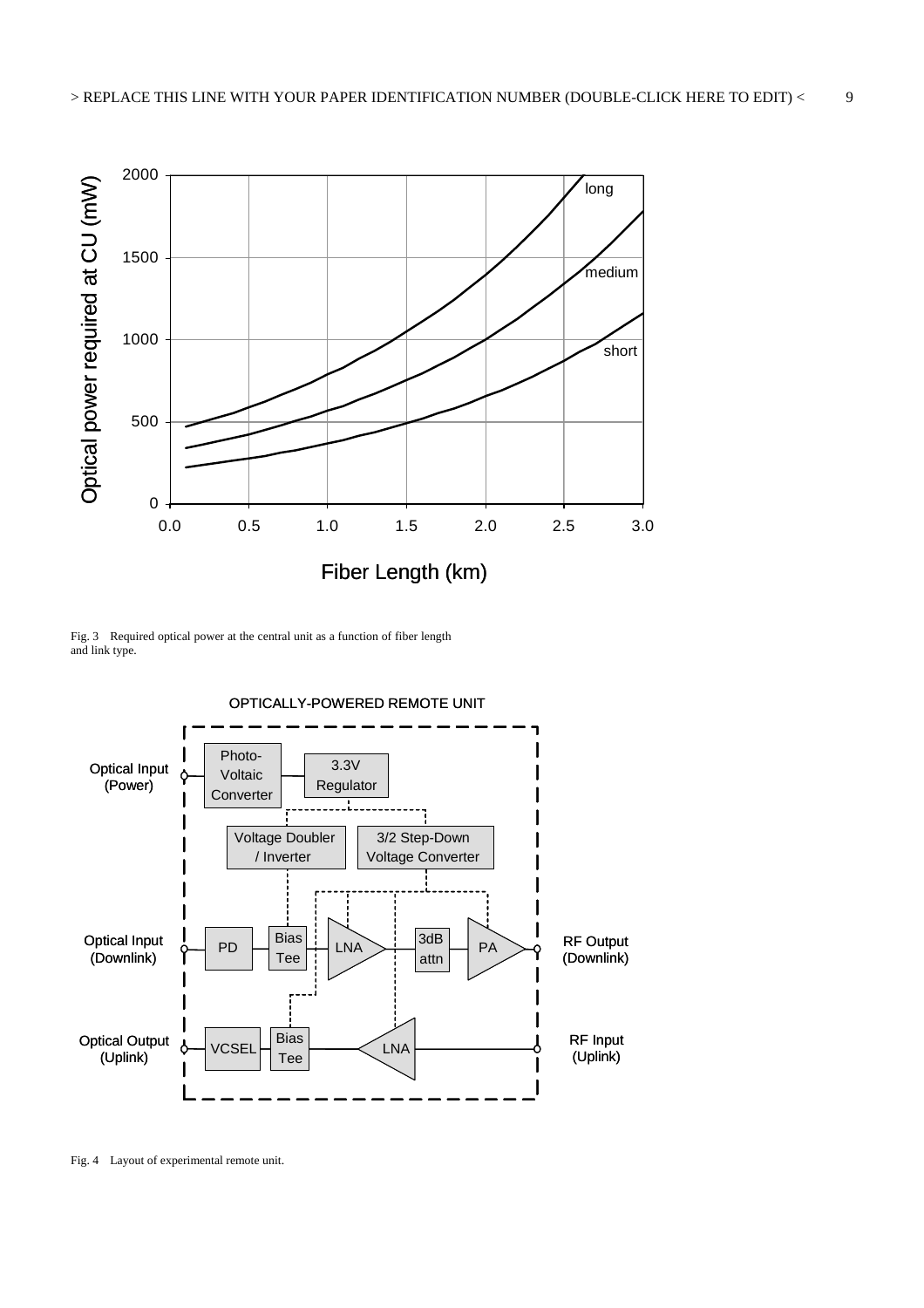

Fig. 5 Experimental system layout for throughput measurements.



Fig. 6 Error vector magnitude (2.5 GHz, 64-QAM, 9 Ms/s) as a function of RF output power for downlink configuration and for downlink power amplifier.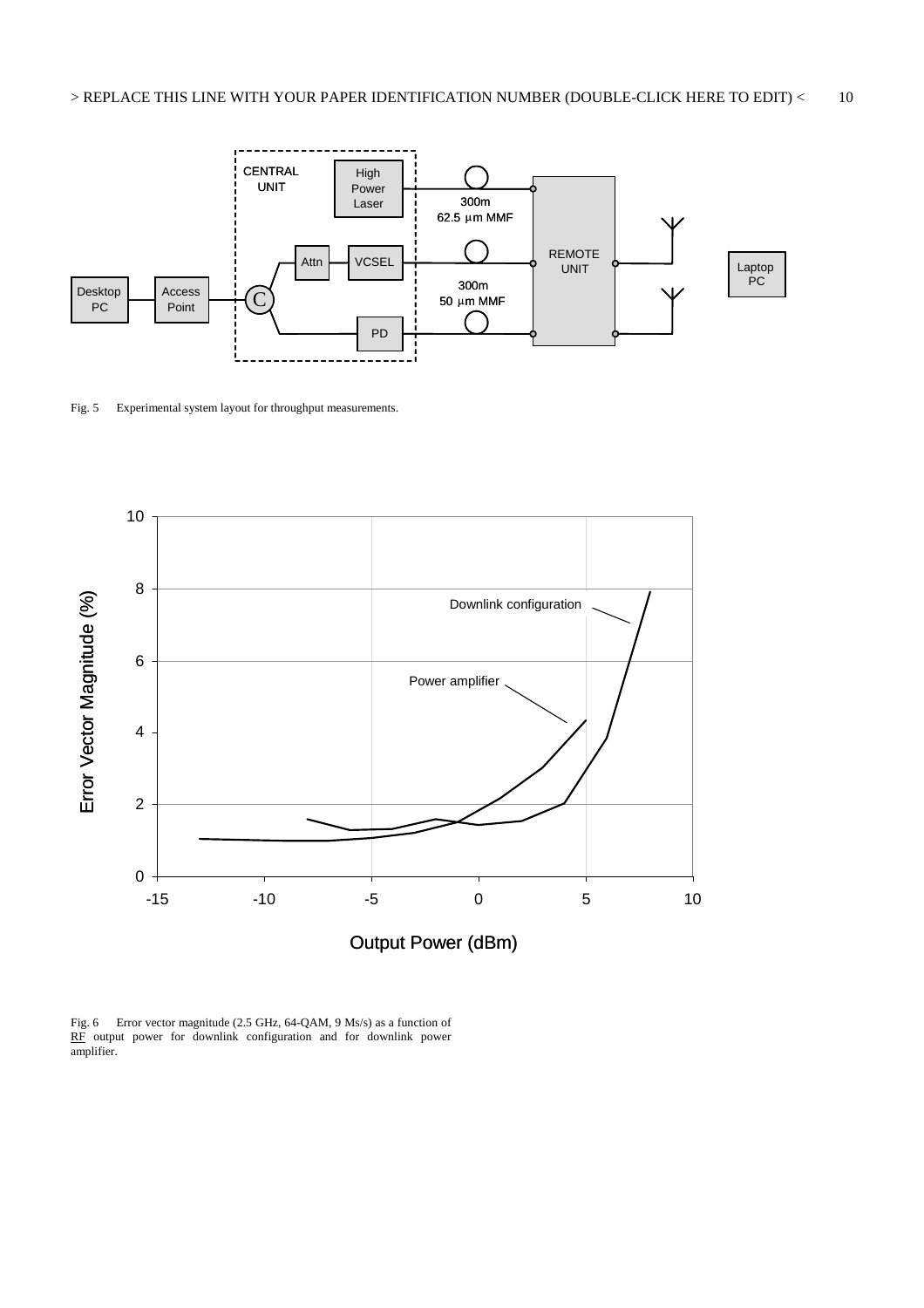

Fig. 7 Error vector magnitude (2.5 GHz, 64-QAM, 9 Ms/s) as a function of RF input power for downlink configuration, uplink configuration (normalized  $\overline{p}$  power) and for optical link without electrical amplifiers.



Fig. 8 Error vector magnitude (2.5 GHz, 64-QAM, OFDM, 9 Ms/s) as a function of RF output power for downlink configuration and for downlink power amplifier.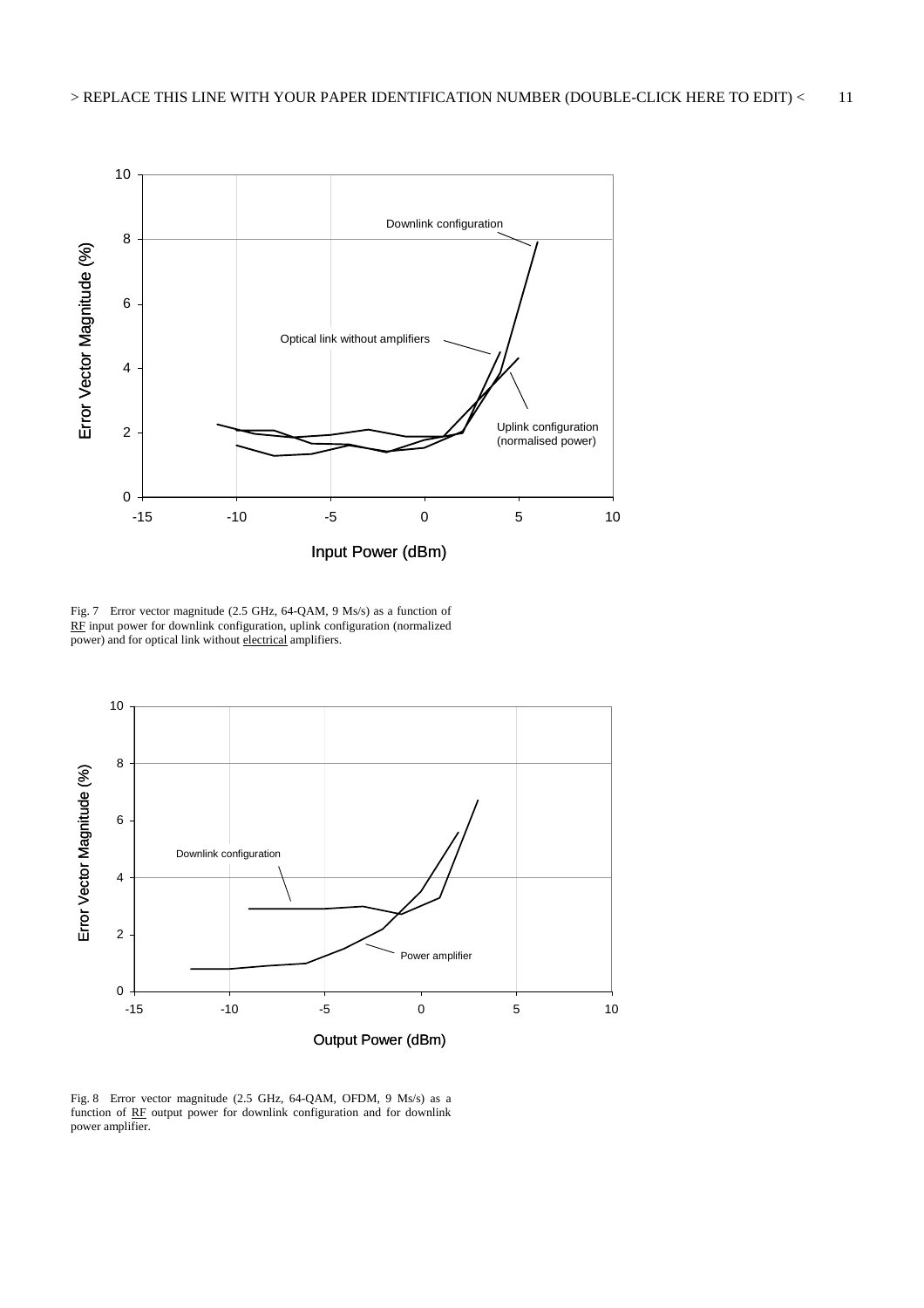

Fig. 9 Error vector magnitude (2.5 GHz, 64-QAM, OFDM, 9 Ms/s) as a function of RF input power for downlink configuration, uplink configuration (normalized power) and for optical link without electrical amplifiers.



Fig. 10 Error vector magnitude (2.5 GHz, 64-QAM, OFDM, 9 Ms/s) as a function of RF input power for optical link without electrical amplifiers (with and without fiber reel).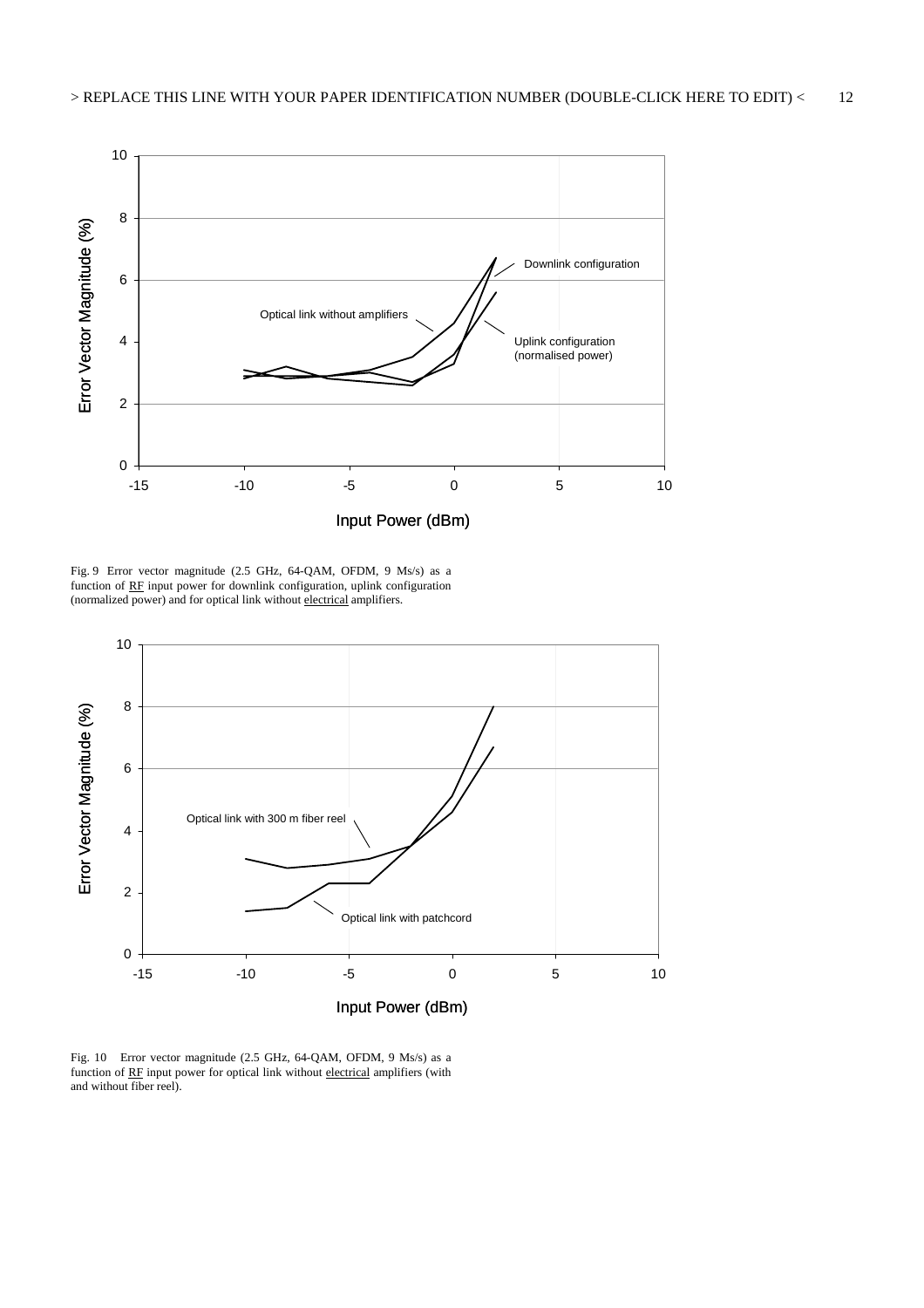

Fig. 11 Spectrum mask measurement on downlink configuration at an RF output power of +6 dBm.



Fig. 12 Throughput as a function of antenna separation for uplink and downlink directions.